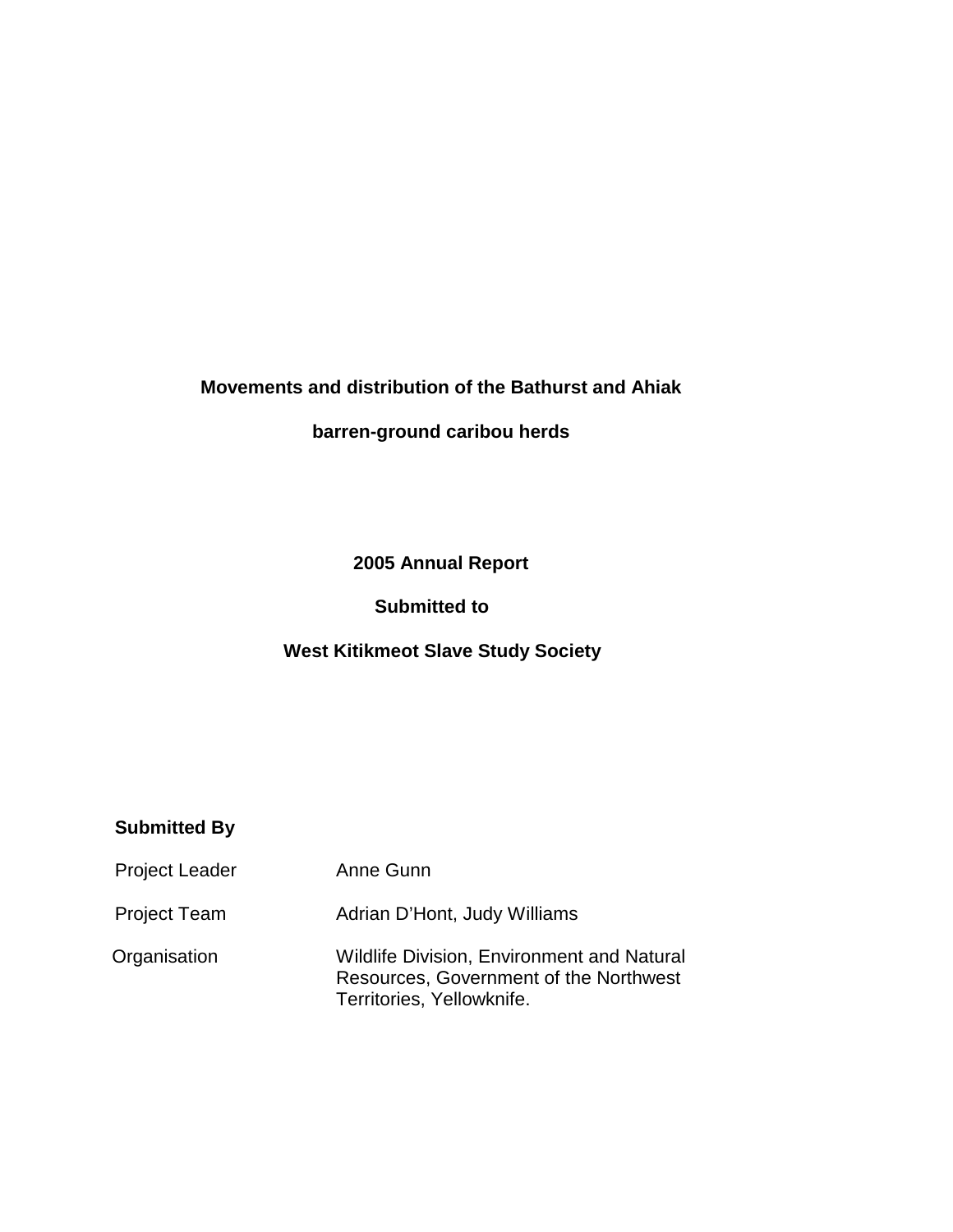#### **Summary:**

Objectives for 2005 included deploying 10 collars on cows from the Bathurst caribou herd and 10 collars on cows from the Ahiak caribou herd. A reconnaissance survey over the winter range of the Bathurst herd found heavy concentrations of caribou at Lac Grandin southeast to Rae Lakes and then low densities of caribou until east of Yellowknife. Of the 10 collars put on the Bathurst range, three died between April and June and the remaining seven calved on the Bathurst calving ground.

Flights over the Ahiak winter range resulted in no caribou seen east of Contwoyto, low concentrations on the Back River and high concentrations east of Artillery Lake and in the Nonacho Lake area. Five collars were deployed east of Artillery Lake and five in the Nonacho Lake area. Of the five collars deployed in the Nonacho Lake area, two caribou migrated to the Bathurst calving ground. The remaining eight collars calved on the Ahiak calving ground.

In 2005, in addition to addressing the objectives of the movement and distribution study for individual herds we successfully collared 12 cows from the Bathurst herd and 8 from the Ahiak herd. We also documented overlap in the winter distribution of Ahiak and Bathurst caribou at Nonacho Lake.

 **Acknowledgements:** West Kitikmeot Slave Study Society funded the study and we thank the Board for their continued support. We thank Perry Linton (Northwright Air Services) for help during the fixed-wing reconnaissance and the caribou capture crew from Great Slave Helicopters of Gord Carl, Hugo Jacqmain and Robert Carroll.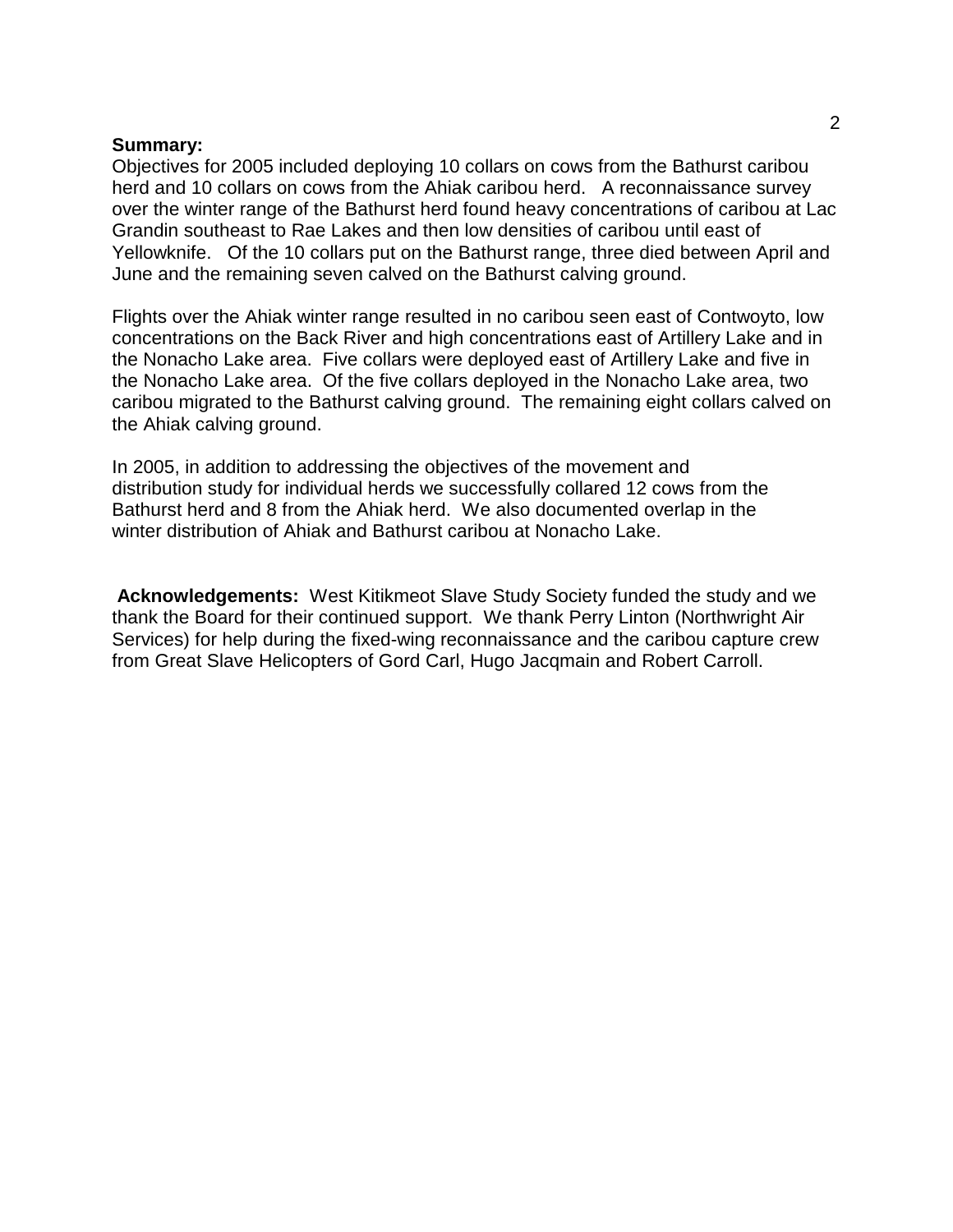## **Table of Contents**

| <b>Summary</b>                         | $\mathbf{2}$            |
|----------------------------------------|-------------------------|
| <b>Acknowledgements</b>                | $\mathbf{2}$            |
| <b>Objectives</b>                      | $\overline{\mathbf{4}}$ |
| <b>Study Area</b>                      | $\overline{\mathbf{4}}$ |
| <b>Project design</b>                  | 5                       |
| <b>Activities for 2005</b>             | 6                       |
| <b>Results</b>                         | $\overline{7}$          |
| <b>Discussions/Conclusions</b>         | 10                      |
| <b>Links with Parallel Studies</b>     | 10                      |
| <b>Training Activities and Results</b> | 11                      |
| <b>References</b>                      | 11                      |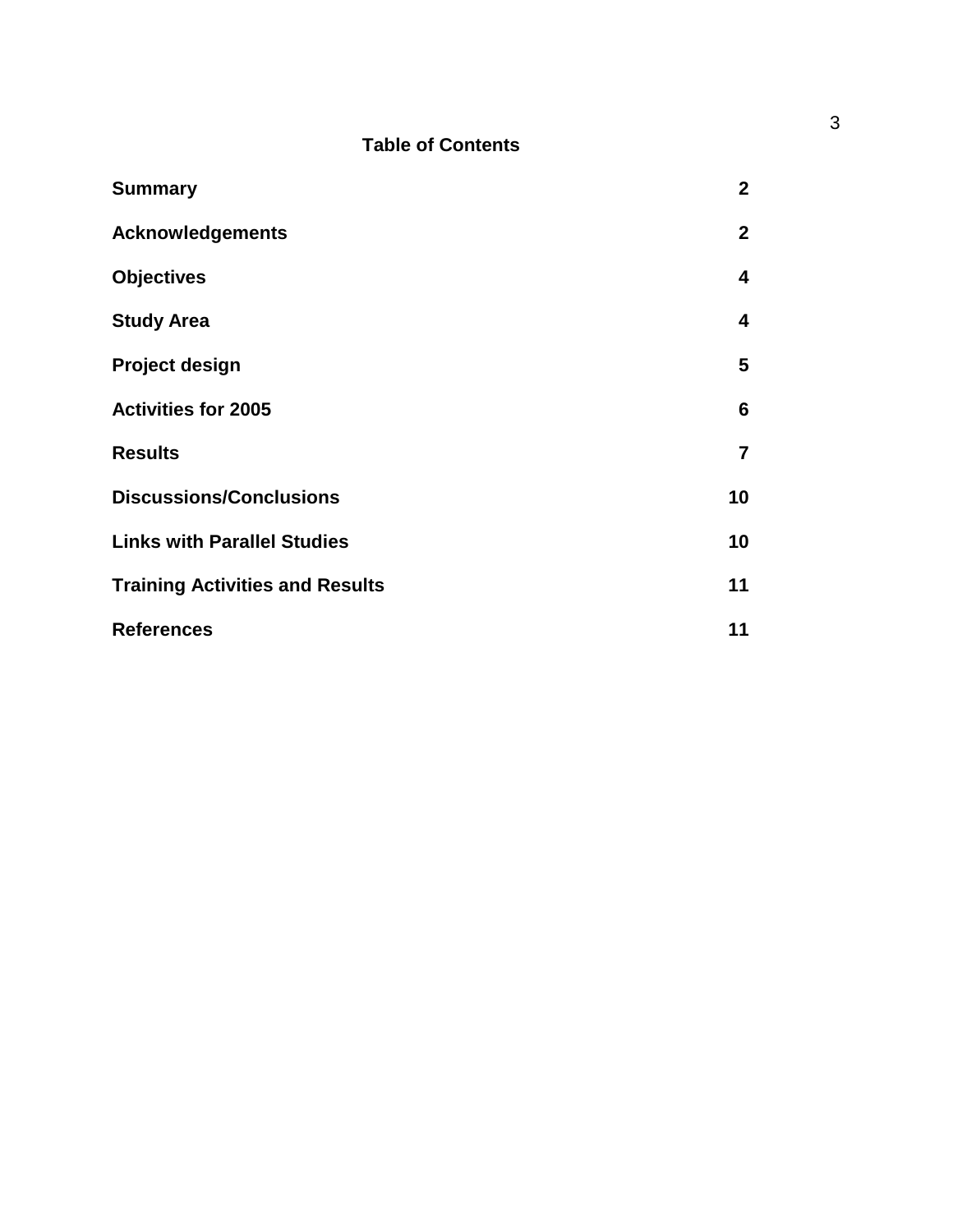#### **Objectives**

1) To measure weekly movements of caribou cows on their seasonal ranges and daily movements on post calving ranges.

2) To measure the probability of caribou encountering mine and potential mine sites.

3) To determine the geographic scale of the zone of influence for caribou and its

relationship to the size of the mine's footprint and duration of operation.

4) To assist communities with developing their use of the caribou

movements data.

## **Study Area**

 The Bathurst and Ahiak herds' seasonal ranges overlap the Slave Geological Province (Figure 1).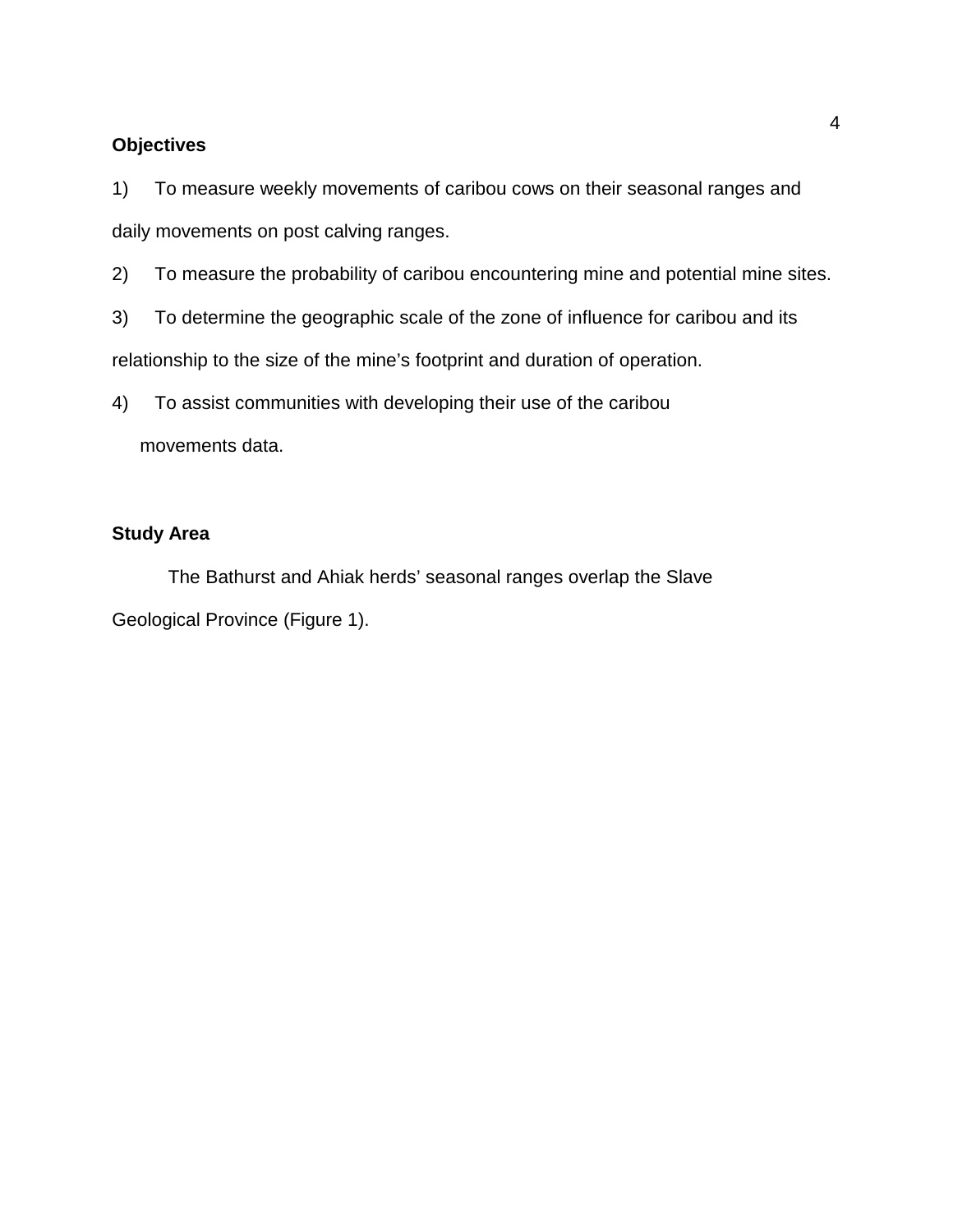

Figure 1. Bathurst and Ahiak barren-ground caribou herds cumulative use ranges from satellite collars in relation to Slave Geological Province.

# **Project design**

1) We had previously captured 10 cows from the Bathurst herd in October 2004. We used the locations of those cows in March 2005 to assist in collaring another 10 cows in the Bathurst herd and 10 cows from the Ahiak herd. We need to collar at several locations to ensue that the collars are spread through the herd. The cows are fitted with collars carrying satellite transmitters.

2) The movements of collared cows are monitored by satellite and each transmitter is programmed to transmit daily during post-calving and then at five-day intervals for the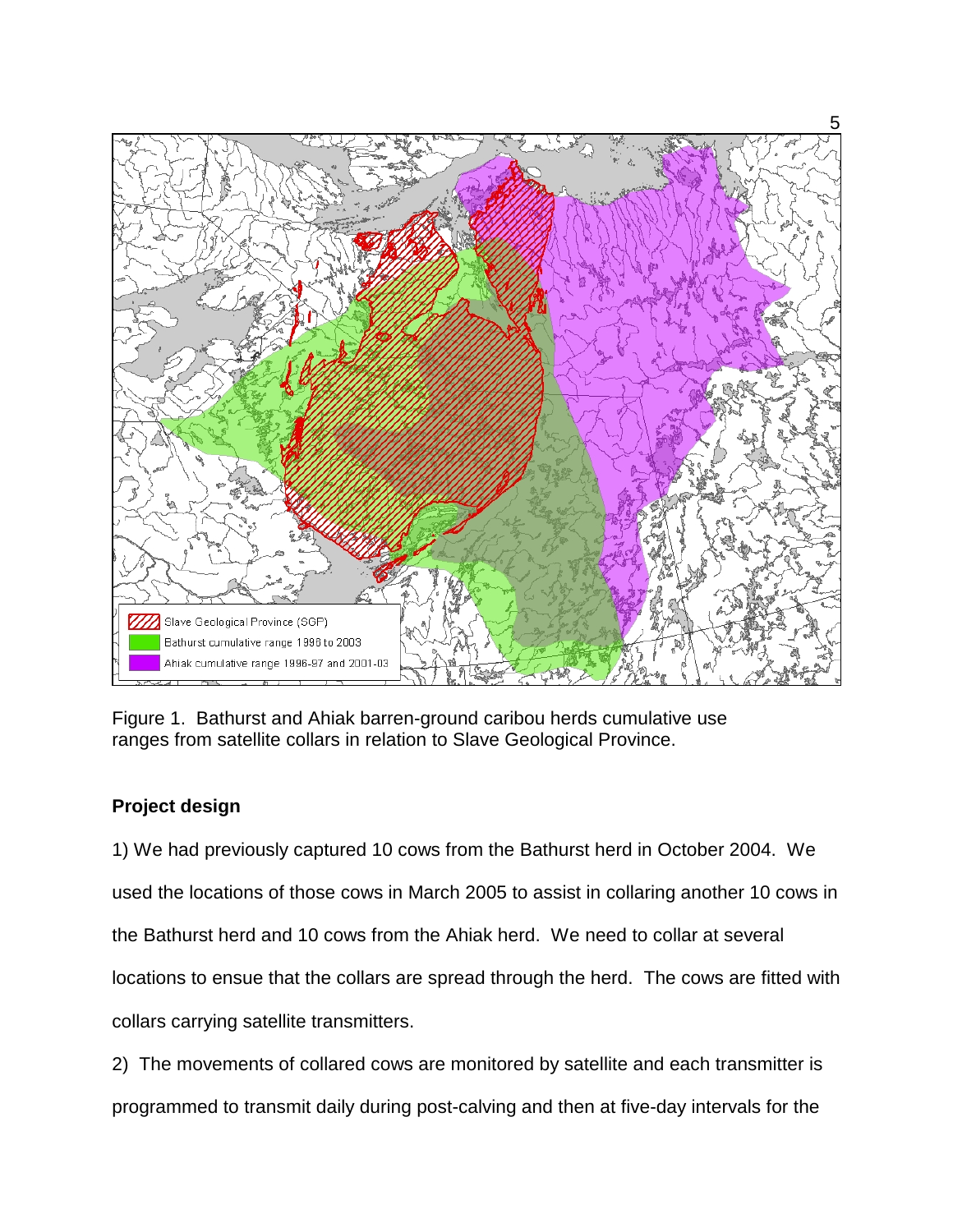remainder of the year.

3) The collars have a 48-month battery life and are fitted with automatic pre-

programmed drop-offs.

4) Statistical analyses will be similar to those previously used to analyse the movements of caribou relative to the mine sites (Boulanger et al. 2004). Essentially we will use the movements data with the individual caribou as the sample unit and develop models to examine the caribou movements relative to a number of zones around the mine sites. We will use vegetation data from the WKSS remote sensing study to define caribou habitat for Ekati and Diavik and the Snap Lake vegetation study data. To index seasonality in vegetation we used the Normalized Difference Vegetation Index (NDVI) because caribou mainly select for areas of comparatively high greenness (and forage) value. We will use Resource Selection Functions to assess habitat selection of caribou and the effects of mine sites on caribou distribution.

5) We will provide GIS advice to and work with communities who wish to use the movements database (community capacity-building).

#### **Activities for 2005**

The 2005 activities were to firstly collar the caribou and verify their herd identity from their calving distribution. Secondly, we tracked caribou seasonal movements from their locations but analyses of the location data will not be practical until we have data from several years.

To map caribou distribution in March 2005, we used a fixed-wing aircraft flying systematically placed transects to cover as large an area as possible. Once caribou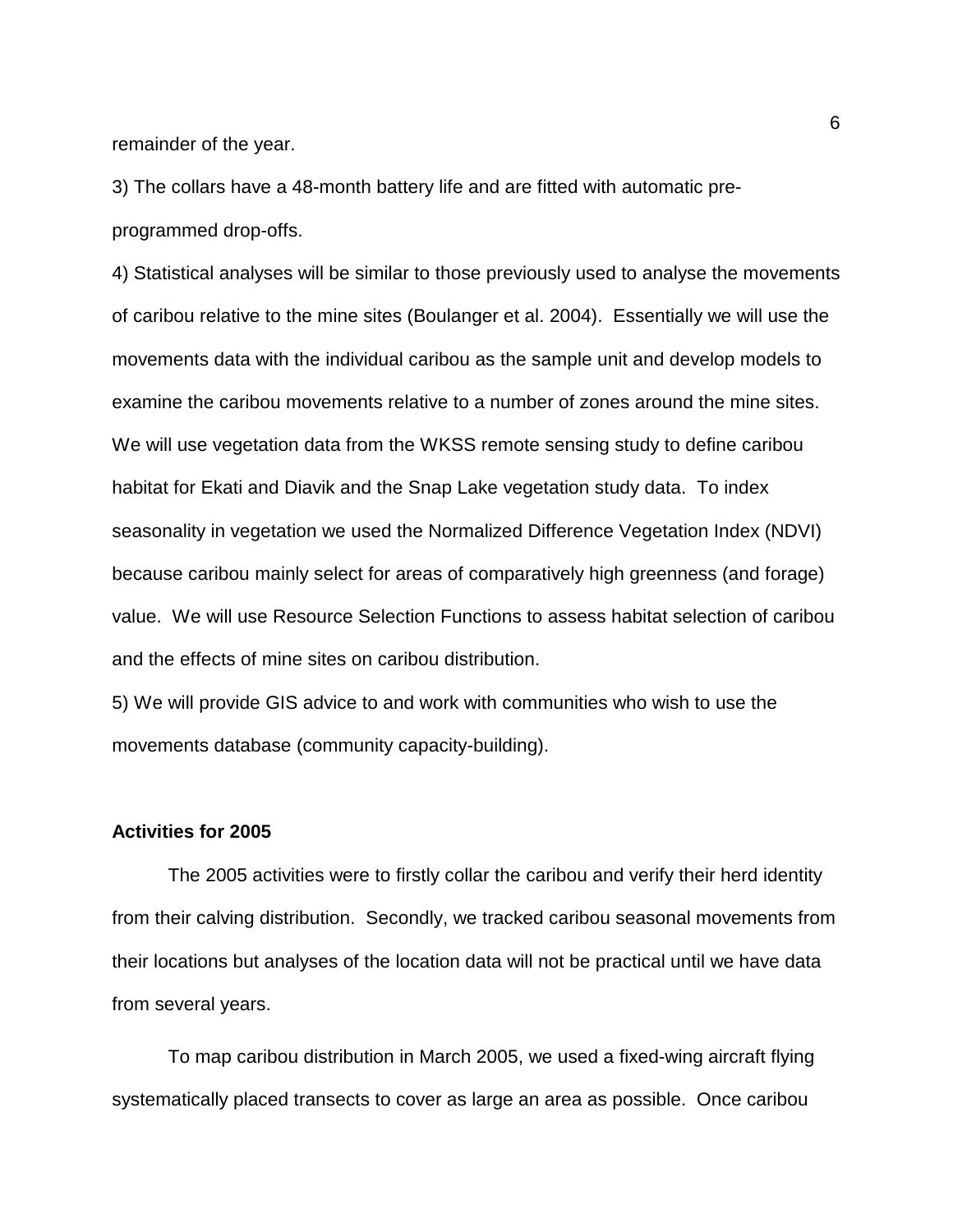distribution was mapped, we used a Hughes 500D helicopter, a hand held net-gun and a handler to capture and collar the caribou cows. For the capture and handling, we followed the Standard Operating Protocol from the Animal Care Committee (Environment and Natural Resources). We designated the herd identity for each collared cow based on her location in mid-June 2005 calving ground location.

#### **Results**

**Collaring March 2005:** We flew transects spaced at approximately 25 km intervals during a reconnaissance survey 16-25 March 2005 (10 878 km) in a Helio-Courier aircraft (Figure 2). The Department of Environment and Natural Resources (Sahtu Region) covered the area west of Lac La Martre (Richard Popko pers. comm. 2005). They reported large numbers of caribou near Lac Grandin which was also the location of a collared Bathurst herd cow 06 (collared October 2004). We extended the reconnaissance flight to Lac Grandin (Figure 2) to gauge the relative caribou densities.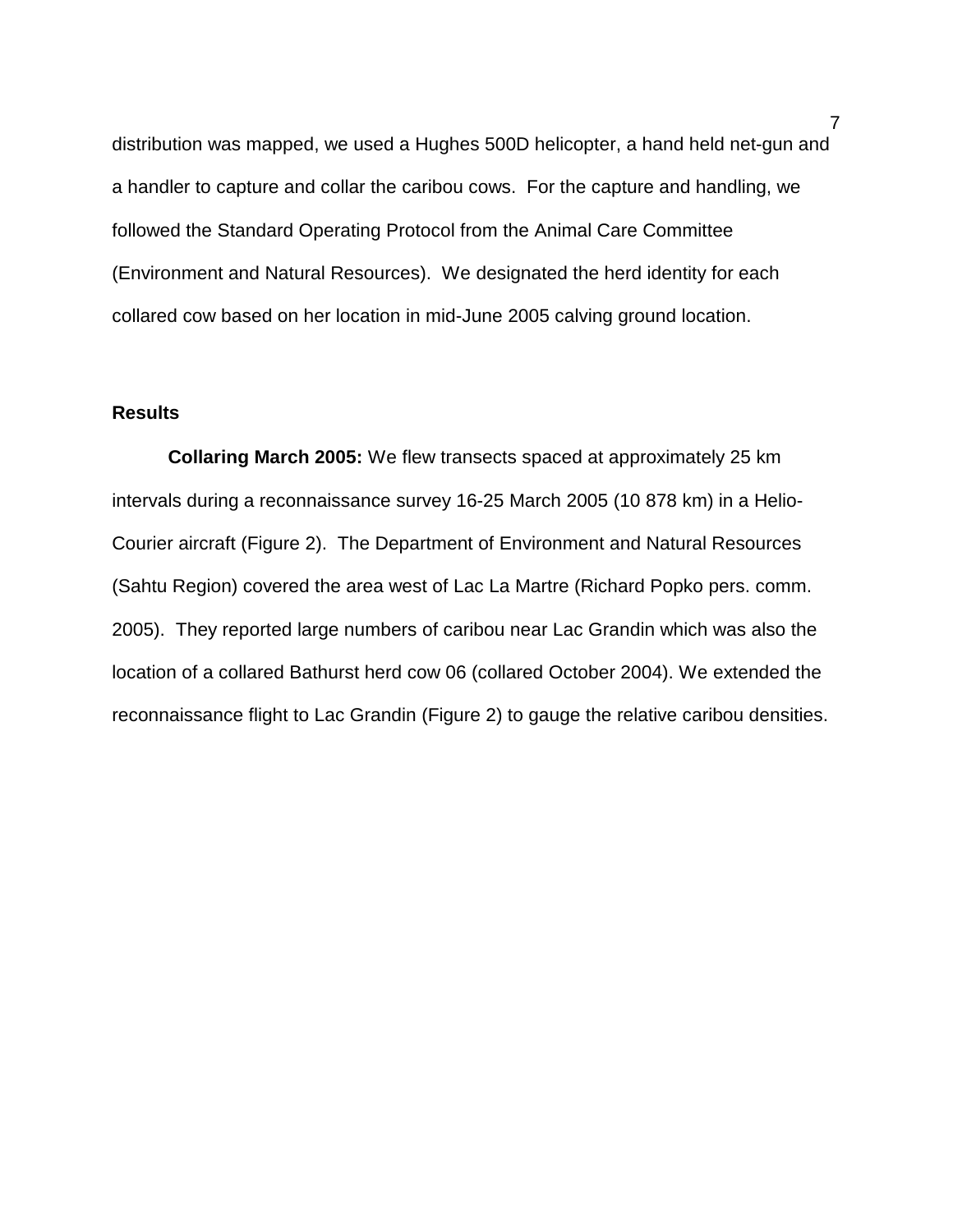

Figure 2. Flightlines, caribou observations, location 2004 satellite collars and collaring locations during March 2005, NWT.

The caribou were distributed from Lac Grandin (the heaviest concentrations of caribou, trails and feeding craters), east to south of Rae Lakes and then relatively low densities until east of Yellowknife. East of Yellowknife we found low thousands of caribou extending north to south of Gordon and Duncan Lakes. There were smaller concentrations of caribou at the north end of Gordon Lake and toward Upper Carp Lake. Along the north shore of McLeod Bay, groups of caribou were filing west and trails indicated that they had moved from at least Kluzial Island. The island was heavily tracked and cratered.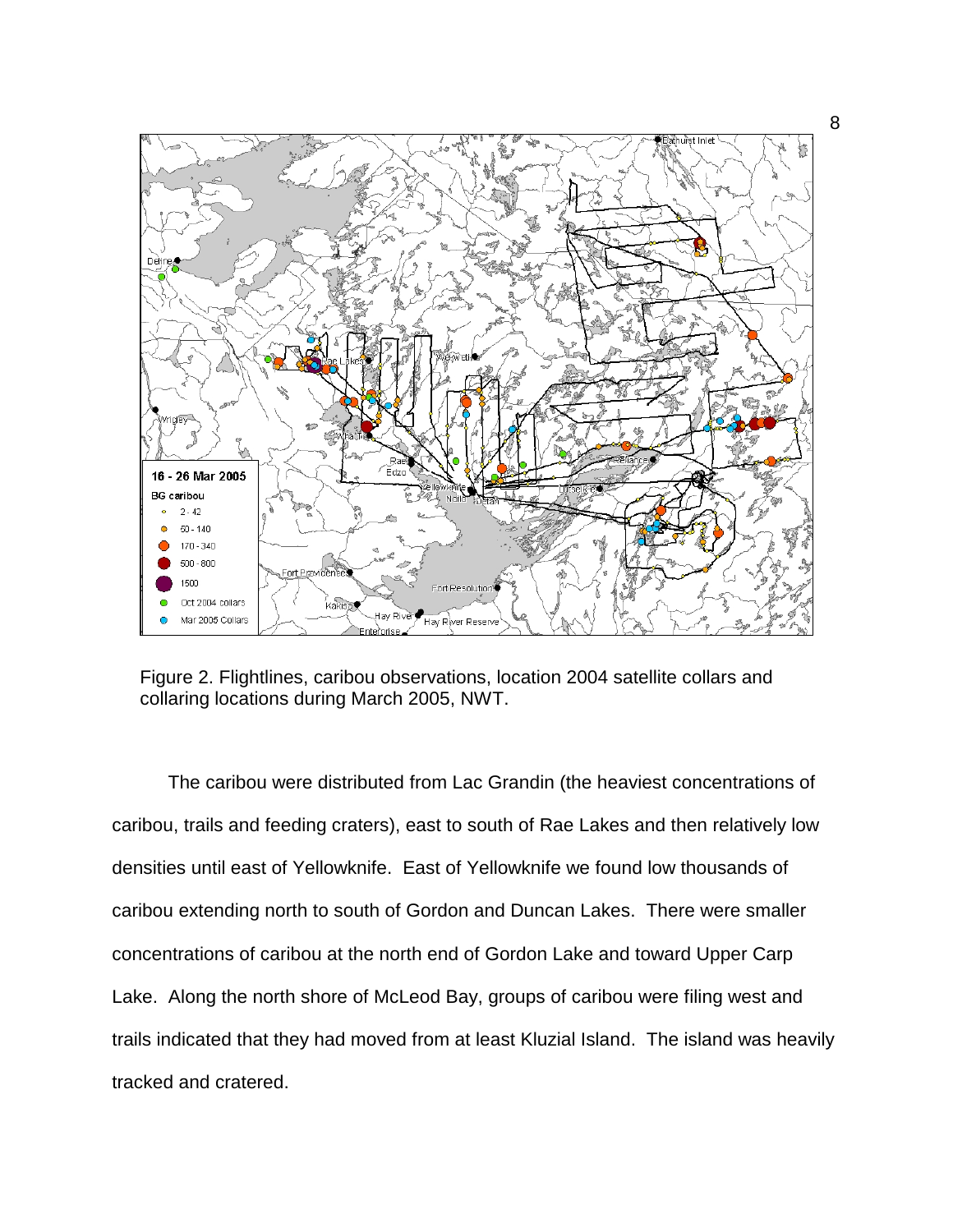We found caribou in association with all the October 2005 collars (Figure 2). We also found a few thousand caribou between the north end of Gordon Lake and Upper Carp Lake that did not have a satellite collared cow in the area.

We did not find caribou east of Contwoyto Lake, near Pellat Lake or Alymer Lake, which had been areas where collared caribou from the Ahiak herd had previously wintered. However we found a few 100 caribou on the Back River and then thousands of caribou east of Artillery Lake. We found a second concentration of caribou in the Nonacho Lake area and caribou trails and small groups of caribou moving northeast from Nonacho Lake connected the two areas.

The fixed-wing aircraft was also used as a spotter plane and carried extra fuel to support the capture and collaring (22-26 March). We added four satellite collars to the concentration of caribou in the Lac Grandin area and three collars to south of Rae Lakes. Three cows were collared between north Gordon and Upper Carp Lake. Of those 10 collars, three died (Collar 191 by 30 April; 198 by 20 May and 95 by 4 June). The remaining seven migrated to the Bathurst calving ground. The cow 198 was migrating northeast from the Lac Grandin area where she had been collared and we suspect that she was migrating with cows from the Bluenose East herd when she died.

We collared five cows in the area of Nonacho Lake and five cows immediately east of Artillery Lake. Based on the June 2005 distribution of the collared cows, we conclude that we had collared eight cows from the Ahiak herd. Two of the five cows collared at Nonacho Lake migrated to the Bathurst herd's calving grounds west of Bathurst Inlet. By late April 2005, one (85) of the cows collared at Nonacho Lake had joined up with the cows collared east of Artillery Lake, which were moving northeast.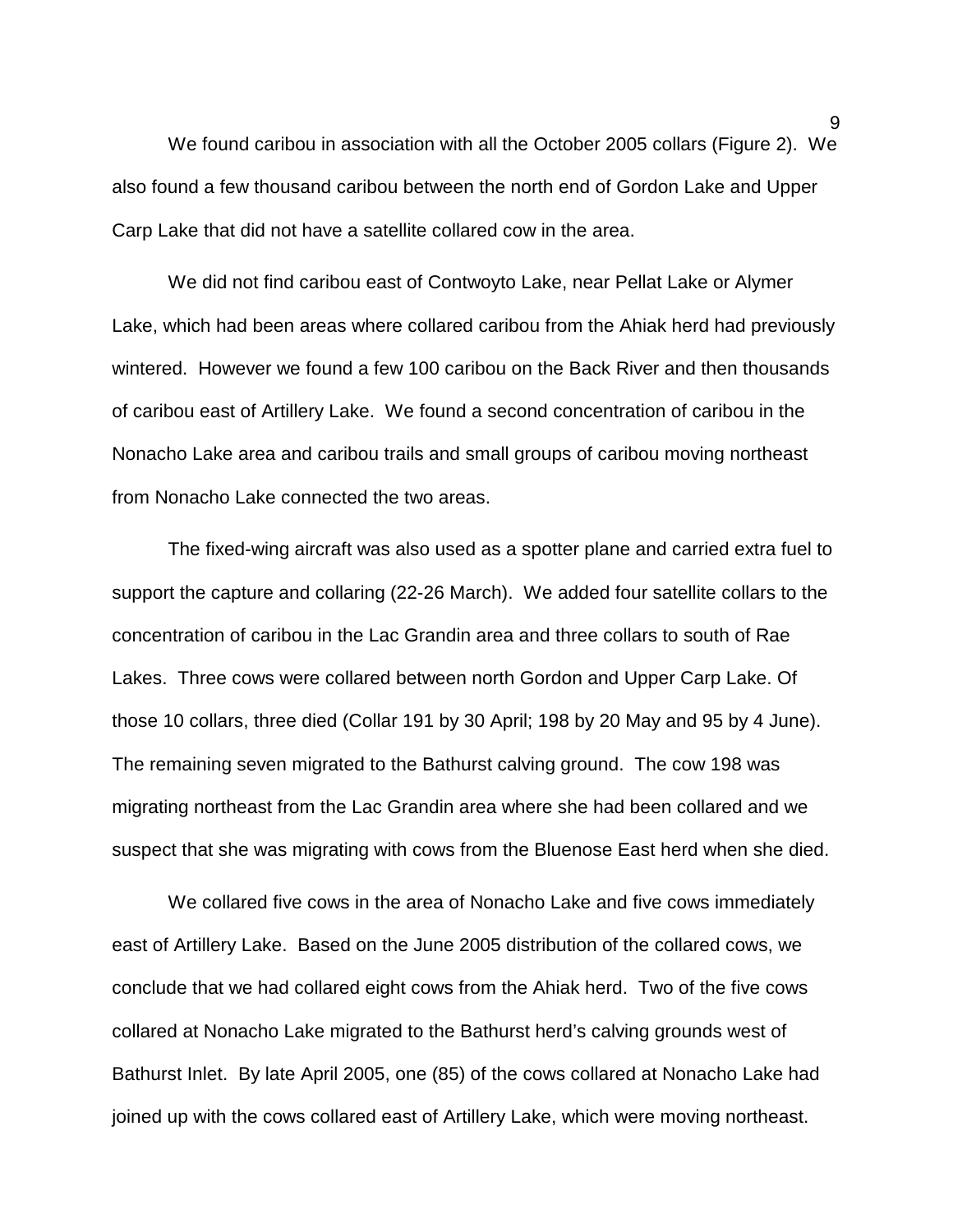One other cow (88) had crossed the East Arm of Great Slave Lake and by 1 June 2005, she was the first collared cow to reach the Hood River (calving ground). The nine other cows collared at Nonacho Lake and Artillery Lake were all east of Bathurst Inlet by 6 June 2005 and were scattered between Bathurst Inlet and east to the Back River. Then one cow (86 collared at Nonacho Lake) turned west and crossed Bathurst Inlet to the Hood River by 11 June.

#### **Discussions/Conclusions**

The use of the locations from the satellite-collared caribou cows of the Bathurst herd for monitoring at the diamond mines is increasing. We are also realizing that measuring caribou responses to the diamond mines depends on the numbered of collared caribou (Boulanger *et al.* 2004). The objective of collaring cows in March 2003, October 2004 and March 2005 is to maintain a sample size of 10 – 20 satellite-collared cows in the Bathurst herd. An additional objective in 2005 was to have 10 satellitecollared cows in the Ahiak herd.

 We successfully collared 12 cows from the Bathurst herd and 8 from the Ahiak herd. We documented overlap in the winter distribution of the Ahiak and Bathurst herds in the vicinity of Nonacho Lake (south of Lutsel K'e).

#### **Links with Parallel Studies**

 Satellite-tracking of caribou in the Bathurst herd only started in 1996 and for Ahiak herd in 2000 (Gunn et al. 2001, Gunn and D'Hont 2003). For the longer-term view of caribou movements, we have to turn to the people who have spent decades and